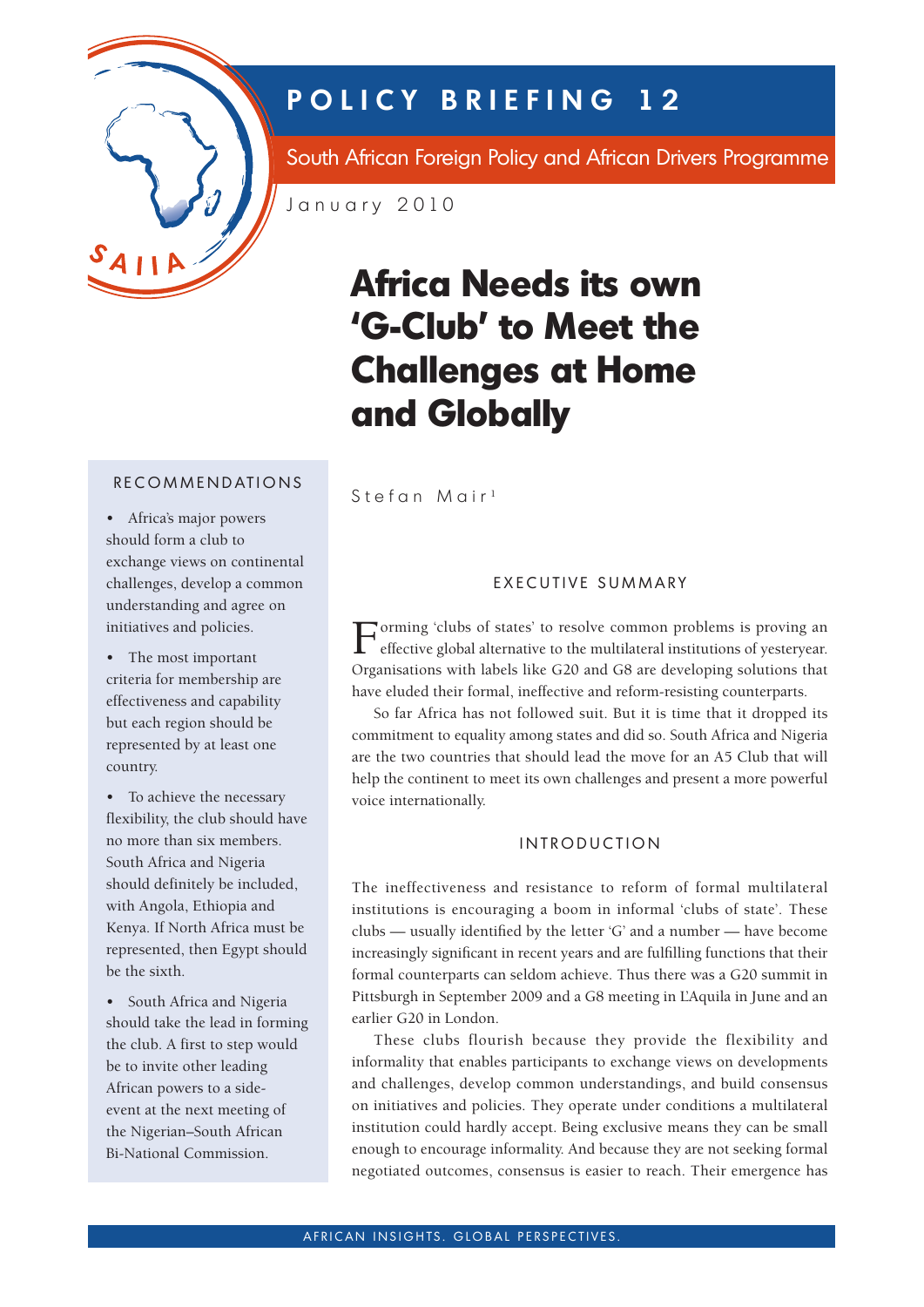been spurred by the inability of multilateral institutions, established after the Second World War, to adapt to the emergence of new powers in the 1970s and 1980s (Japan and Germany) and at the end of the Cold War (China, India and Brazil). Neither the United Nations Security Council nor the International Monetary Fund board reflect actual power configurations today. Finally, countries prefer forming clubs of the likeminded. The original G7 represented not just big economies but democratic, market-oriented nations.

### AFRICA'S NEED FOR CLUB GOVERNANCE

Considering why state clubs are thriving world wide, it is surprising that Africa has none. The challenges confronting the continent call for informal and flexible exchanges and joint initiatives. But rivalries between its major powers and ineffective consensus-building encourage weak compromises in the African Union (AU) and regional organisations, delaying important action on political and economic challenges. Though the AU is to a degree a post-Cold War institution, it nevertheless fails to reflect the power relations on the continent. It still tends to prioritise equality among states over effectiveness. It created a Peace and Security Council that provides for semipermanent membership but fell short of ensuring that the most powerful country, South Africa, was continuously represented.

The idea of club governance is not alien to Africa. The five countries that pushed the New Partnership for Africa's Development (Nepad) forward were nothing but a club of like-minded countries. They failed because this exclusive club was forced to subject itself to the inclusive AU and because they were not like-minded enough to carry them through the challenges Nepad began to face after its adoption. The enormous differences between the political systems of the major powers will also define narrow limits for an African club of like-minded countries in the near future. Yet a club based on effectiveness and capabilities would be more likely to succeed. What Africa

desperately needs is a group of countries that can take joint action to end violent conflicts, stabilise failing states, fight warlords and organised crime and agree on regional economic initiatives.

Moreover, such a group could steer political processes in the AU and represent Africa globally. The question of who represents Africa in an expanded G8 or in the G20 has become more pressing — at least for Africans. For other members of these clubs the answer has been easy so far: Let's invite South Africa. Though it is not as big and influential as most of the members, it is at least the biggest economy in Africa, has a democratically elected government and an administrative capacity which promises at least a minimum of effectiveness. But such a solution is hardly acceptable to other African governments. They still see South Africa as a hegemonic power whose interests and values are closer to the Western world. But exclusive clubs will be unlikely to accept more than one or two African members — at least as long as the continent's relevance in world affairs is negligible. One solution would be to have a single representative from a club backed by other regional powers — a country that can rightfully claim to represent leading states and effective forces on the continent.

#### POTENTIAL MEMBERS

Coping with the challenges of Africa and giving Africans a voice in international affairs is a huge agenda. It means that the most relevant criteria for membership of this club should be effectiveness and power resources — not democratic legitimacy. Nevertheless, the members of such a club have to be acceptable to other powers and state clubs in the world. They must have a certain degree of legitimacy. One factor that provides for that is output-legitimacy, i.e. effectiveness in creating transnational public goods. Of course such a club lacks democratic legitimacy — its members are not elected. But it could compensate for that by ensuring fairly equal regional representation.

The need for an effective club of African states is obvious and the formula for its composition is clear: It has to incorporate the most powerful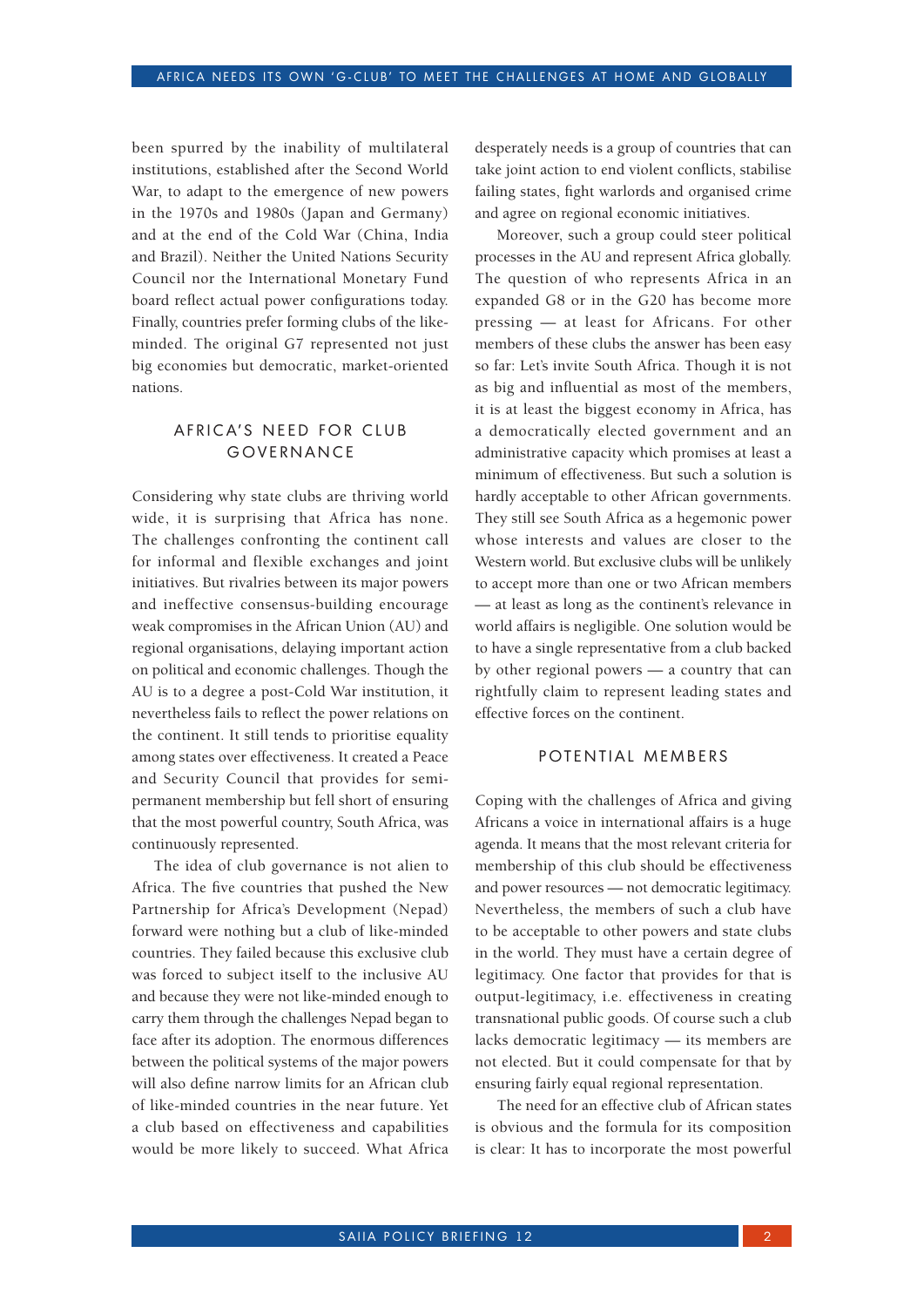and capable states and at least one country in each region. But it also has to be small enough to allow for informal consultations and flexibility. The difficult task is to reduce a short-list of 12 more-or-less plausible candidates — Egypt, Algeria, Nigeria, Côte d'Ivoire, Ghana, Senegal, Sudan, Ethiopia, Kenya, the Democratic Republic of Congo (DRC), Angola and South Africa — to a maximum of six members. An easy first step is to exclude the two North African countries. Though they are powerful and more effective than most, there are good reasons to discard them. They operate in an historic, cultural, political and economic context very different from that of sub-Saharan Africa. Historically and culturally, it is the Arab world that counts for them, economically the Mediterranean Basin and politically the Middle East. It will be difficult enough to build consensus among sub-Saharan states; almost impossible if it has to include North Africa. Nevertheless, if North Africa must be represented, two countries would be too many. So the size and stability of Egypt should count Algeria out.

Another two countries that are — at least for now — easy to exclude are Sudan and the DRC. Sudan has the image of a pariah state, which might make it difficult for other powers and state clubs to accept it. And the DRC is a sleeping giant that controls substantial resources of soft and hard power but will not be able to use them for the foreseeable future. It is too early to tell whether that is the case for Côte d'Ivoire. In recent years the country has been preoccupied with internal conflicts rather than building an effective state. These conflicts have seriously undermined the effectiveness it once possessed. Gone are the days when it could claim to be the leader of the West African francophonie. Senegal and Ghana have the effectiveness that Côte d'Ivoire lacks. But both are short of hard-power resources. Their biggest asset is soft power — a resource which sometimes makes them attractive to non-African countries but not on the continent.

Changing the focus, there are two obvious choices for membership: South Africa and Nigeria. South Africa is certainly the most economically powerful and politically stable country in Africa,

and its capacity to lead and implement policies is not in doubt. Reservations are based on the fear that it might lead in the wrong direction. These fears could be mitigated if its power was embedded in a club. Despite the fact that Nigeria has misused its power more often in the recent past, it is less subject to general mistrust. It might help that it is seen by some as a real African power and has rarely tried to veil its ambitions. If there are doubts, they are more about its limited state capacity. It suffers from several domestic conflicts and its administration is famous for corruption and ineffectiveness. On the other hand, this has rarely hindered it from projecting power beyond its borders.

So the intermediate balance sheet shows two definite members and five countries that can be excluded for one or other good reason. What about the other three: Angola, Ethiopia and Kenya? Much of what has been said for Nigeria is also valid for Angola. A resource-rich country, it was almost torn apart by internal strife and poorly governed by a corrupt elite. But it is able to project power far beyond its borders. It is a key state not only for Southern Africa but probably even more for Central Africa where hardly anybody else can play a stabilising role.

Three regions — West, Central and Southern — and three key powers. Things are different in East Africa where four countries operate on roughly the same level of power politics: Ethiopia, Kenya, Uganda and Tanzania. The first two have significant advantages. Ethiopia has by far the biggest population in the region, is an established military power, does not hesitate to deploy troops beyond its borders and can claim an historic leadership role. Kenya has a fairly developed and dynamic economy and an open-minded society. It has always been the gateway to the region and enjoys significant goodwill internationally and continentally. Together, they represent East Africa and the Greater Horn of Africa better than any other combination.

South Africa, Nigeria, Angola, Ethiopia and Kenya could constitute an African Five (A5) that could play the role for Africa which the G8 and the G20 play globally. They would be able